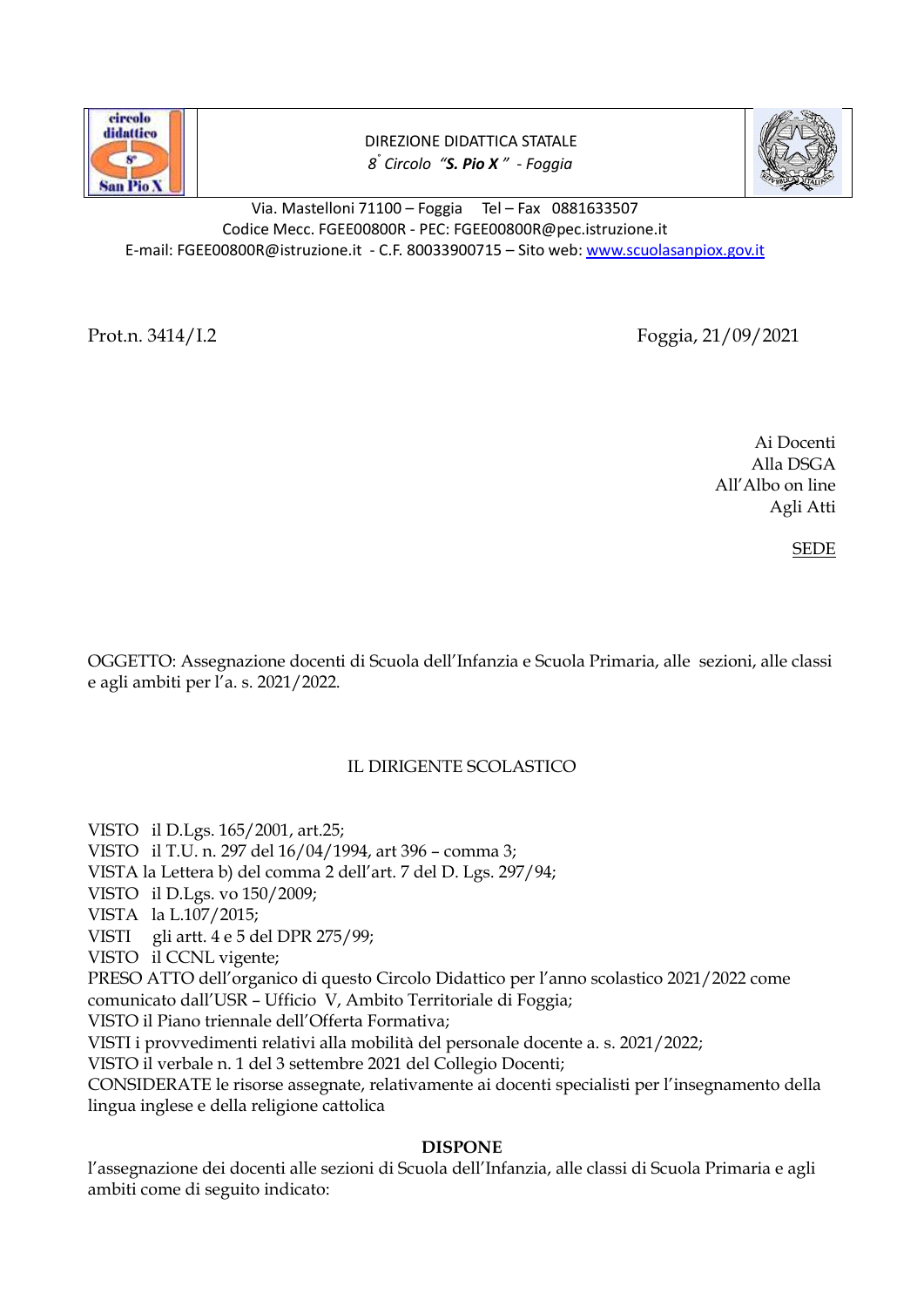# **SCUOLA DELL'INFANZIA**

| <b>SEZIONE A</b> | <b>BRIZZI DOMENICA RITA</b><br>PETRILLO MARIA STERPETA                              |  |
|------------------|-------------------------------------------------------------------------------------|--|
| <b>SEZIONE B</b> | DI MATTEO ROSARIA<br>PAPA CINZIA MARILENA<br><b>MARTINUCCI ALESSIA</b>              |  |
| <b>SEZIONE C</b> | LIPSI GIOVANNA RITA<br><b>MOCCIOLA NUNZIA</b><br><b>BUCCIROSSO ANTONIA</b>          |  |
| <b>SEZIONE D</b> | <b>BASILE MARIA MICHELA</b><br><b>FABBRIZIO RITA</b>                                |  |
| <b>SEZIONE E</b> | <b>FISCARELLI ORSOLA MARIA</b><br><b>IPPOLITO ILARIA</b><br><b>CAVOTTA STEFANIA</b> |  |
| <b>SEZIONE F</b> | <b>FARANO CINZIA</b>                                                                |  |
| <b>SEZIONE G</b> | <b>BASANISI MARTA</b>                                                               |  |

## **SCUOLA PRIMARIA**

| <b>CLASSI PRIME</b> |                                       |                                                                              |  |
|---------------------|---------------------------------------|------------------------------------------------------------------------------|--|
| <b>SEZIONI</b>      | <b>DOCENTI</b>                        | <b>AMBITI</b>                                                                |  |
| $1^{\wedge}$ A      | <b>COLUCCI</b>                        | ITA(8h), SCIENZE E TECNOLOGIA.(2h), ARTE E<br>IMM. (1h)<br><b>TOT. 11 h</b>  |  |
|                     | <b>GIANCASPERO</b><br><b>STEFANIA</b> | MAT(7h), ING. (2h), MUSICA (1h)<br>ED.FISICA(1h)<br><b>TOT. 11 h</b>         |  |
|                     | <b>LIOCE</b>                          | STORIA, ED. CIVICA E GEOGRAFIA (5h)                                          |  |
|                     | <b>SCARANO CRISTINA</b>               | <b>RELIGIONE (2h)</b>                                                        |  |
| $1^{\wedge}B$       | <b>COLUCCI</b>                        | ITA(8h), SCIENZE E TECNOLOGIA.(2h), ARTE E<br>IMM. (1h)<br><b>TOT. 11 h</b>  |  |
|                     | <b>GIANCASPERO</b><br><b>STEFANIA</b> | $MAT(7h)$ , ING. $(2h)$ , MUSICA $(1h)$<br>ED.FISICA(1h)<br><b>TOT. 11 h</b> |  |
|                     | <b>LIOCE</b>                          | STORIA, ED. CIVICA E GEOGRAFIA (5h)                                          |  |
|                     | <b>SCARANO CRISTINA</b>               | <b>RELIGIONE (2h)</b>                                                        |  |
| $1^{\wedge}C$       | <b>LEONE</b>                          | ITA(8h), SCIENZE E TECNOLOGIA.(2h), ARTE E                                   |  |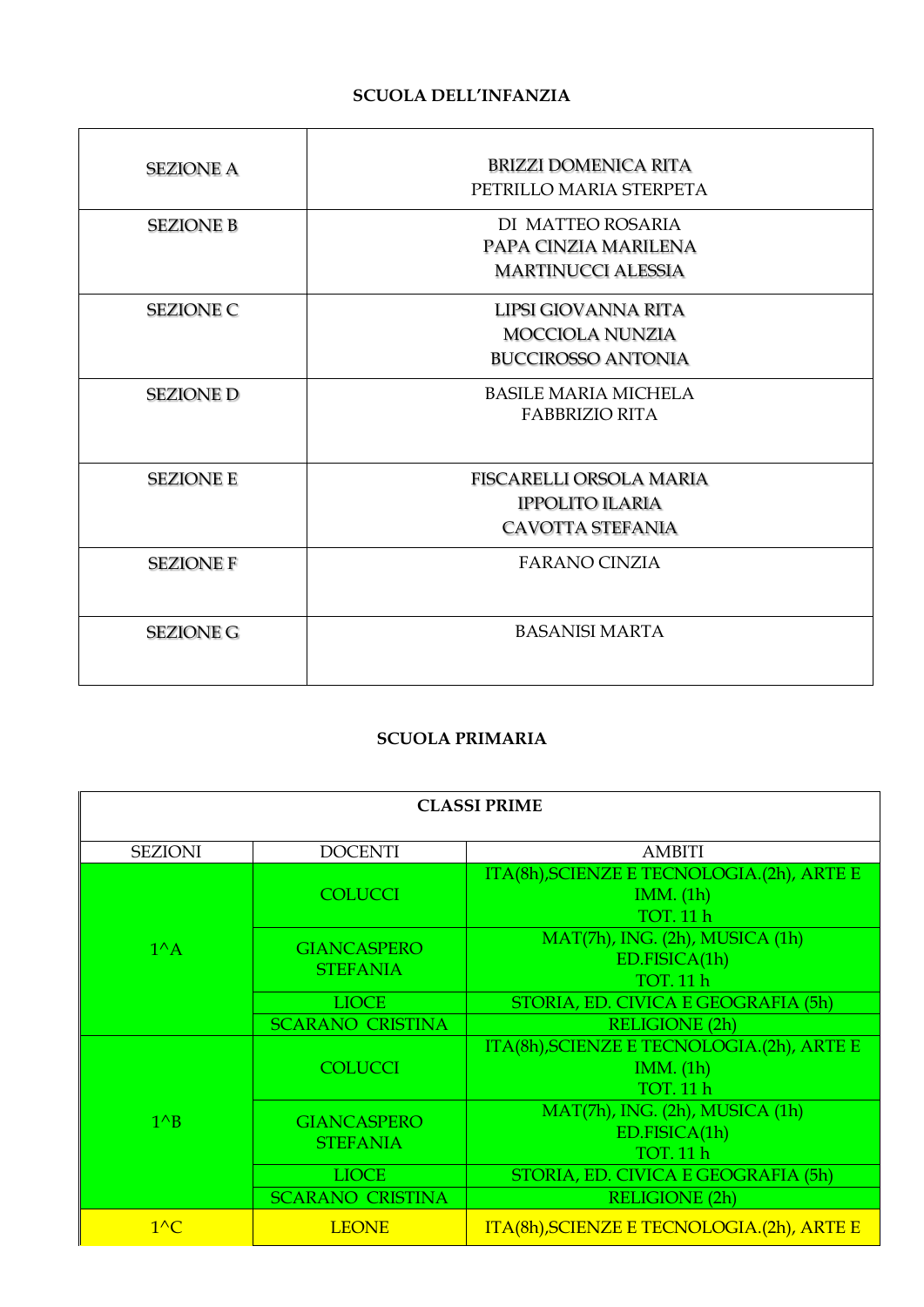|               |                         | IMM. (1h)                                                        |
|---------------|-------------------------|------------------------------------------------------------------|
|               |                         | <b>TOT. 11 h</b>                                                 |
|               |                         | MAT(7h), ING. (2h), MUSICA (1h)                                  |
|               | <b>ANNECCHINI</b>       | ED.FISICA(1h)<br><b>TOT. 11 h</b>                                |
|               | <b>SCHIAVONE</b>        | STORIA, ED. CIVICA E GEOGRAFIA (5h)                              |
|               | <b>SCARANO CRISTINA</b> | <b>RELIGIONE</b> (2h)                                            |
|               |                         | ITA(8h), SCIENZE E TECNOLOGIA.(2h), ARTE E                       |
| $1^{\wedge}D$ | <b>LEONE</b>            | IMM. (1h)                                                        |
|               |                         | <b>TOT. 11 h</b>                                                 |
|               |                         | MAT(7h), ING. (2h), MUSICA (1h)                                  |
|               | <b>ANNECCHINI</b>       | ED.FISICA(1h)                                                    |
|               |                         | <b>TOT. 11 h</b>                                                 |
|               | <b>SCHIAVONE</b>        | STORIA, ED. CIVICA E GEOGRAFIA (5h)                              |
|               | <b>SCARANO CRISTINA</b> | <b>RELIGIONE (2h)</b>                                            |
|               | <b>CIARCIELLO</b>       | $ITA(8h)$ , ING. $(2h)$ , ARTE E IMM. $(1h)$                     |
|               |                         | <b>TOT. 11 h</b>                                                 |
|               |                         | MAT(7h), SCIENZE E TECNOLOGIA (2h), MUSICA                       |
|               | <b>SCARANO N.</b>       | (1h)                                                             |
| $1^{\wedge}E$ |                         | ED.FISICA(1h)                                                    |
|               |                         | <b>TOT. 11 h</b>                                                 |
|               | <b>SCHIAVONE</b>        | STORIA, ED. CIVICA E GEOGRAFIA (5h)                              |
|               | <b>SCARANO CRISTINA</b> | <b>RELIGIONE (2h)</b>                                            |
|               | <b>FORMIGLIA PAOLA</b>  | <b>SOSTEGNO</b>                                                  |
|               | <b>CIARCIELLO</b>       | $ITA(8h)$ , ING. $(2h)$ , ARTE E IMM. $(1h)$<br><b>TOT. 11 h</b> |
|               |                         | MAT(7h), SCIENZE E TECNOLOGIA (2h) MUSICA                        |
| $1^{\wedge}F$ | <b>SCARANO N.</b>       | (1h)                                                             |
|               |                         | ED.FISICA(1h)                                                    |
|               |                         | <b>TOT. 11 h</b>                                                 |
|               | <b>SCHIAVONE</b>        | STORIA, ED. CIVICA E GEOGRAFIA (5h)                              |
|               | <b>SCARANO CRISTINA</b> | RELIGIONE (2h)                                                   |
|               |                         | <b>CLASSI SECONDE</b>                                            |
|               |                         |                                                                  |
|               |                         |                                                                  |
|               | <b>PICCIRILLO</b>       | ITA(8h), STORIA, ED. CIVICA (3h)                                 |
|               |                         | <b>TOT. 11 h</b>                                                 |
|               | <b>DI NAPOLI</b>        |                                                                  |
| $2^{\wedge}A$ |                         | MAT(7h), SCIENZE E TECN. (2h), GEOGRAFIA(2h)<br><b>TOT. 11 h</b> |
|               |                         | ING.(2h), ARTE E IMM. (1h) MUSICA (1h)                           |
|               | <b>LIOCE</b>            | ED.FISICA(1h)                                                    |
|               | <b>SCARANO</b>          | (5h)<br><b>RELIGIONE (2h)</b>                                    |
|               |                         | ITA(8h), STORIA, ED. CIVICA (3h)                                 |
|               | <b>PICCIRILLO</b>       | <b>TOT. 11 h</b>                                                 |
|               |                         | MAT(7h), SCIENZE E TECN. (2h), GEOGRAFIA(2h)                     |
| $2^{\wedge}B$ | <b>DI NAPOLI</b>        | TOT. 11 h                                                        |
|               |                         | ING.(2h), ARTE E IMM. (1h) MUSICA (1h)                           |
|               | <b>LIOCE</b>            | ED.FISICA(1h)                                                    |
|               |                         | (5h)                                                             |
|               | <b>SCARANO</b>          | RELIGIONE <sup>(2h)</sup>                                        |
|               | <b>SPAGNUOLO</b>        | <b>SOSTEGNO</b>                                                  |
| $2^{\wedge}C$ | <b>DEL TITO</b>         | ITA(8h), ING.(2h), ARTE E IMM. (1h)<br><b>TOT. 11 h</b>          |
|               | PICCIRILLI              | MAT(7h), SCIENZE E TECN. (2h), MUSICA (1h)                       |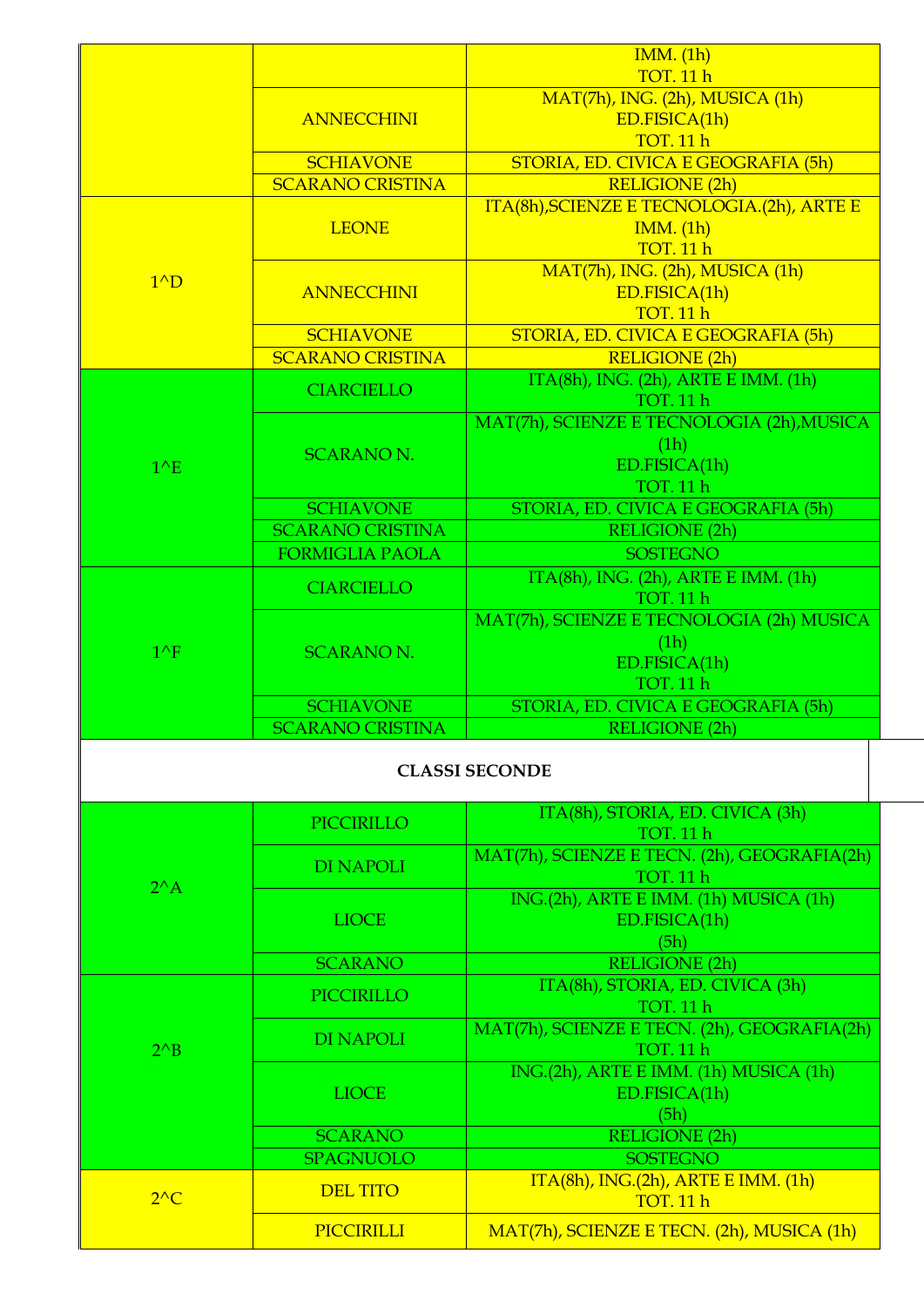|               |                                   | ED.FISICA(1h)                                                                       |  |  |  |
|---------------|-----------------------------------|-------------------------------------------------------------------------------------|--|--|--|
|               |                                   | <b>TOT. 11 h</b>                                                                    |  |  |  |
|               | <b>MARIELLA</b><br><b>SCARANO</b> | STORIA, ED. CIVICA E GEOGRAFIA (5h)<br><b>RELIGIONE (2h)</b>                        |  |  |  |
|               |                                   |                                                                                     |  |  |  |
|               | <b>ICOLARI</b>                    | <b>SOSTEGNO</b>                                                                     |  |  |  |
|               | <b>DEL TITO</b>                   | ITA(8h), ING.(2h), ARTE E IMM. (1h)<br><b>TOT. 11 h</b>                             |  |  |  |
| $2^{\wedge}D$ | PICCIRILLI                        | MAT(7h), SCIENZE E TECN. (2h), MUSICA (1h)<br>ED.FISICA(1h)<br><b>TOT. 11 h</b>     |  |  |  |
|               | <b>MARIELLA</b>                   | STORIA, ED. CIVICA E GEOGRAFIA (5h)                                                 |  |  |  |
|               | <b>CASSANELLI</b>                 | <b>RELIGIONE (2h)</b>                                                               |  |  |  |
|               | <b>RENNA</b>                      | ITA(8h), ING.(2h), ED.FISICA(1h)<br><b>TOT. 11 h</b>                                |  |  |  |
| $2^{\wedge}E$ | <b>BOZZI</b>                      | MAT(7h), SCIENZE E TECN. (2h), ARTE E IMM. (1h),<br>MUSICA (1h)<br><b>TOT. 11 h</b> |  |  |  |
|               | <b>MARIELLA</b>                   | STORIA, ED. CIVICA E GEOGRAFIA (5h)                                                 |  |  |  |
|               | <b>BUONO</b>                      | <b>RELIGIONE (2h)</b>                                                               |  |  |  |
|               | D'ANGIERI                         | <b>SOSTEGNO</b>                                                                     |  |  |  |
|               | <b>RENNA</b>                      | ITA(8h), ING.(2h), ED.FISICA(1h)<br><b>TOT. 11 h</b>                                |  |  |  |
| $2^{\wedge}F$ | <b>BOZZI</b>                      | MAT(7h), SCIENZE E TECN. (2h), ARTE E IMM. (1h),<br>MUSICA (1h)<br><b>TOT. 11 h</b> |  |  |  |
|               | <b>MARIELLA</b>                   | STORIA, ED. CIVICA E GEOGRAFIA (5h)                                                 |  |  |  |
|               | <b>BUONO</b>                      | <b>RELIGIONE (2h)</b>                                                               |  |  |  |
|               | D'ANGIERI                         | <b>SOSTEGNO</b>                                                                     |  |  |  |
|               | <b>CLASSI TERZE</b>               |                                                                                     |  |  |  |
|               | <b>DOTOLI</b>                     | ITA(7h), ING.(3h), ARTE E IMM. (1h)<br>TOT. 11 h                                    |  |  |  |
| $3^A$         | <b>SPADACCINO</b>                 | MAT(7h), SCIENZE E TECN. (2h), MUSICA (1h)<br>ED.FISICA(1h)<br><b>TOT. 11 h</b>     |  |  |  |
|               | DE STASIO LICIA                   | STORIA, ED. CIVICA E GEOGRAFIA (5h)                                                 |  |  |  |
|               | <b>CASSANELLI</b>                 | <b>RELIGIONE (2h)</b>                                                               |  |  |  |
|               | <b>CRIASIA</b>                    | <b>SOSTEGNO</b>                                                                     |  |  |  |
|               | <b>DOTOLI</b>                     | $ITA(7h)$ , ING.(3h), ARTE E IMM. (1h)<br><b>TOT. 11 h</b>                          |  |  |  |
| $3^{\wedge}B$ | <b>SPADACCINO</b>                 | MAT(7h), SCIENZE E TECN. (2h), MUSICA (1h)<br>ED.FISICA(1h)<br><b>TOT. 11 h</b>     |  |  |  |
|               | <b>DE STASIO LICIA</b>            | STORIA, ED. CIVICA E GEOGRAFIA (5h)                                                 |  |  |  |
|               | <b>CASSANELLI</b>                 | <b>RELIGIONE (2h)</b>                                                               |  |  |  |
|               | <b>DI STAZIO</b>                  | $ITA(7h)$ , $ING.(3h)$ , $ARTE EIMM. (1h)$<br><b>TOT. 11 h</b>                      |  |  |  |

MAT(7h), SCIENZE E TECN. (2h), MUSICA (1h) ED.FISICA(1h) TOT. 11 h

 $3^AC$ 

**SANTOMARCO**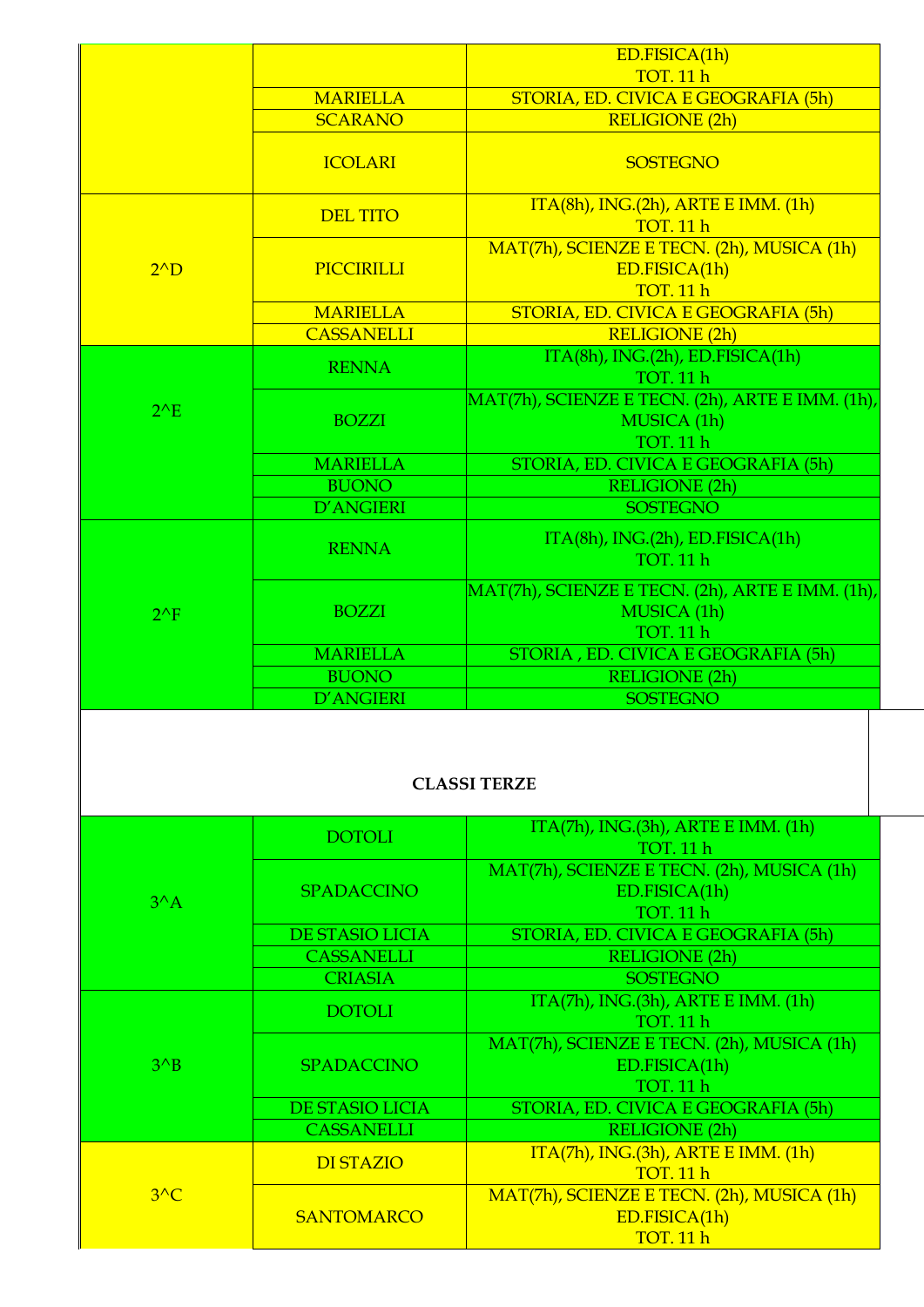|               | <b>LA TORRE</b>        | STORIA, ED. CIVICA E GEOGRAFIA (5h)              |
|---------------|------------------------|--------------------------------------------------|
|               | <b>CASSANELLI</b>      | <b>RELIGIONE (2h)</b>                            |
|               | <b>STORNAIUOLO</b>     | <b>SOSTEGNO</b>                                  |
|               | <b>MONNO</b>           | <b>SOSTEGNO</b>                                  |
|               | <b>DI STAZIO</b>       | $ITA(7h)$ , ING.(3h), ARTE E IMM. (1h)           |
|               |                        | <b>TOT. 11 h</b>                                 |
|               |                        | MAT(7h), SCIENZE E TECN. (2h), MUSICA (1h)       |
| $3^{\wedge}D$ | <b>SANTOMARCO</b>      | ED.FISICA(1h)                                    |
|               |                        | <b>TOT. 11 h</b>                                 |
|               | <b>LA TORRE</b>        | STORIA, ED. CIVICA E GEOGRAFIA (5h)              |
|               | <b>BUONO</b>           | <b>RELIGIONE (2h)</b>                            |
|               | <b>GRILLI BARBARA</b>  | <b>SOSTEGNO</b>                                  |
|               | <b>ADRIATICO</b>       | ITA(7h), STORIA, ED. CIVICA, ED.FISICA(1h)       |
|               |                        | <b>TOT. 11 h</b>                                 |
|               |                        | MAT(7h), SCIENZE E TECN. (2h), ARTE E IMM. (1h), |
| $3^{\wedge}E$ | <b>SALA</b>            | MUSICA (1h)                                      |
|               |                        | <b>TOT. 11 h</b>                                 |
|               | <b>DE STASIO LICIA</b> | ING.(3h) E GEOGRAFIA (2h)                        |
|               | <b>BUONO</b>           | <b>RELIGIONE (2h)</b>                            |
|               | <b>ADRIATICO</b>       | ITA(7h), STORIA, ED. CIVICA ED.FISICA(1h)        |
|               |                        | <b>TOT. 11 h</b>                                 |
|               | <b>SALA</b>            | MAT(7h), SCIENZE E TECN. (2h), ARTE E IMM. (1h), |
| $3^{\wedge}F$ |                        | MUSICA (1h)                                      |
|               |                        | <b>TOT. 11 h</b>                                 |
|               | <b>DE STASIO LICIA</b> | ING.(3h), E GEOGRAFIA (2h)                       |
|               | <b>BUONO</b>           | <b>RELIGIONE (2h)</b>                            |
|               | <b>POTENZA</b>         | <b>SOSTEGNO</b>                                  |
|               |                        |                                                  |
|               |                        |                                                  |
|               |                        |                                                  |

| CLASSI QUANTE  |                            |                                                                                    |  |
|----------------|----------------------------|------------------------------------------------------------------------------------|--|
|                | <b>CORBO</b>               | $ITA(7h)$ , $ING.(3h)$ , $ED.FISICA(1h)$<br><b>TOT.</b> 11 h                       |  |
| $4^{\wedge}$ A | <b>RUSSO</b>               | MAT(7h), SCIENZE E TECN. (2h), MUSICA (1h)<br>ARTE E IMM. (1h)<br><b>TOT. 11 h</b> |  |
|                | <b>LOMBARDI</b>            | STORIA, ED. CIVICA E GEOGRAFIA (5h)                                                |  |
|                | <b>SCARANO</b>             | <b>RELIGIONE (2h)</b>                                                              |  |
| $4^{\wedge}$ B | <b>CORBO</b>               | ITA(7h), ING.(3h), ED.FISICA(1h)<br><b>TOT. 11 h</b>                               |  |
|                | <b>RUSSO</b>               | MAT(7h), SCIENZE E TECN. (2h), MUSICA (1h)<br>ARTE E IMM. (1h)<br><b>TOT. 11 h</b> |  |
|                | <b>LOMBARDI</b>            | STORIA, ED. CIVICA E GEOGRAFIA (5h)                                                |  |
|                | <b>SCARANO M. CRISTINA</b> | <b>RELIGIONE (2h)</b>                                                              |  |
|                | <b>MONTANINO</b>           | <b>SOSTEGNO</b>                                                                    |  |
|                | <b>GRASSO</b>              | <b>SOSTEGNO</b>                                                                    |  |
| $4^{\wedge}C$  | <b>DI MATTEO</b>           | ITA(7h), ING.(3h), ED.FISICA(1h)<br><b>TOT. 11 h</b>                               |  |
|                | <b>SCARANO M. A.</b>       | MAT(7h), SCIENZE E TECN. (2h), MUSICA (1h)<br>ARTE E IMM. (1h)<br><b>TOT. 11 h</b> |  |
|                | <b>COZZOLINO</b>           | STORIA, ED. CIVICA E GEOGRAFIA (5h)                                                |  |
|                | <b>CASSANELLI</b>          | <b>RELIGIONE (2h)</b>                                                              |  |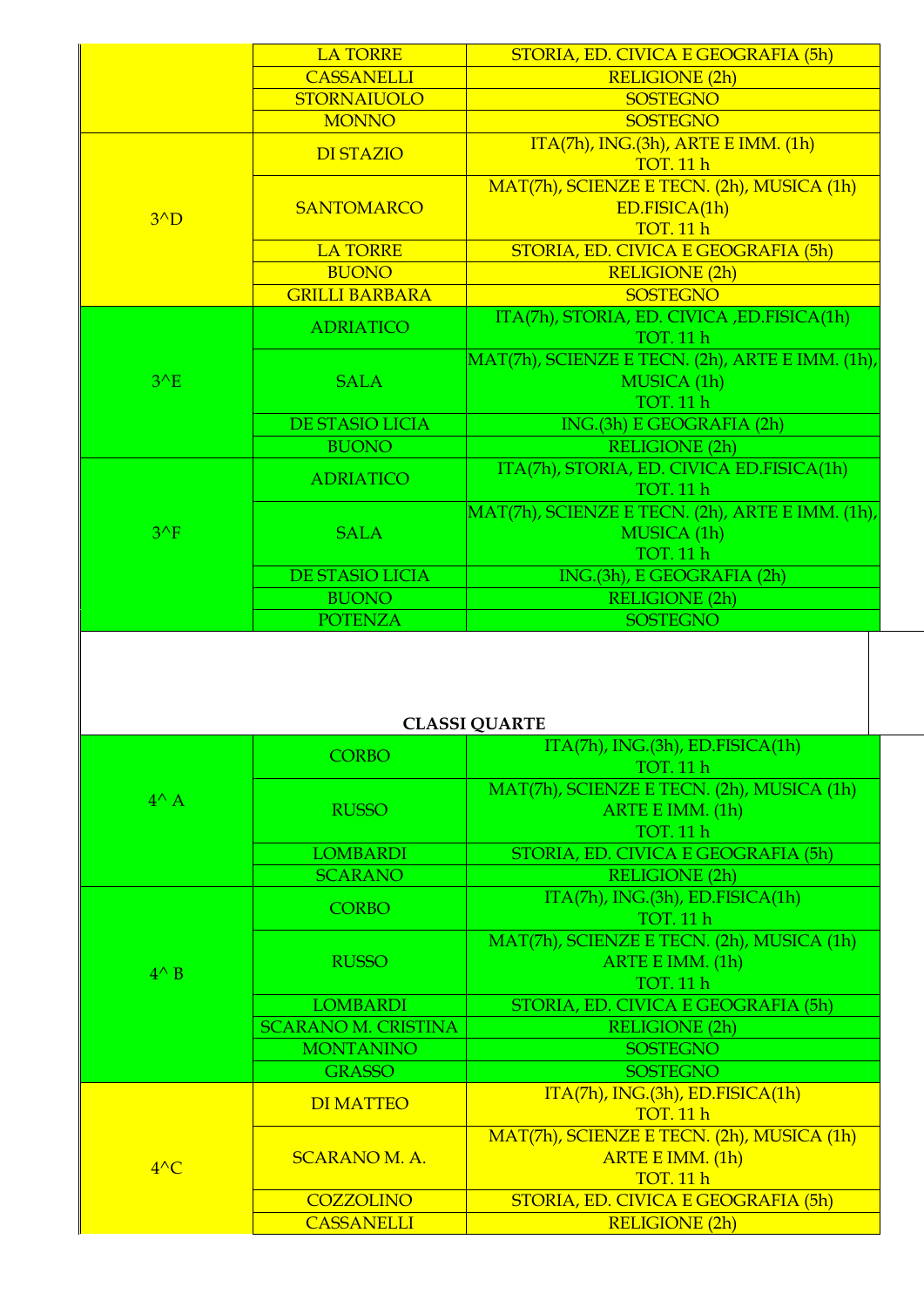|                      | <b>INSANGUINE</b>         | <b>SOSTEGNO</b>                            |  |
|----------------------|---------------------------|--------------------------------------------|--|
| $4^{\wedge}D$        | <b>DI MATTEO</b>          | ITA7h), ING.(3h), ED.FISICA(1h)            |  |
|                      |                           | <b>TOT. 11 h</b>                           |  |
|                      |                           | MAT(7h), SCIENZE E TECN. (2h), MUSICA (1h) |  |
|                      | <b>SCARANO M. A.</b>      | ARTE E IMM. (1h)                           |  |
|                      |                           | <b>TOT. 11 h</b>                           |  |
|                      | <b>COZZOLINO</b>          | STORIA, ED. CIVICA E GEOGRAFIA (5h)        |  |
|                      | <b>CASSANELLI</b>         | <b>RELIGIONE (2h)</b>                      |  |
|                      | <b>LOCURCIO</b>           | ITA(7h), ING.(3h), ED.FISICA (1h)          |  |
|                      |                           | <b>TOT. 11 h</b>                           |  |
|                      |                           | MAT(7h), SCIENZE E TECN. (2h),             |  |
| $4^{\wedge}E$        | <b>CANDELORO</b>          | ARTE E IMM. (1h) MUSICA (1h)               |  |
|                      |                           | <b>TOT. 11 h</b>                           |  |
|                      | <b>LOMBARDI</b>           | STORIA, ED. CIVICA E GEOGRAFIA (5h)        |  |
|                      | D'ADDUZIO                 | <b>RELIGIONE (2h)</b>                      |  |
|                      | <b>LOCURCIO</b>           | ITA(7h), ING.(3h), ED.FISICA (1h)          |  |
|                      |                           | <b>TOT. 11 h</b>                           |  |
|                      |                           | MAT(7h), SCIENZE E TECN. (2h),             |  |
|                      | <b>CANDELORO</b>          | ARTE E IMM. (1h) MUSICA (1h)               |  |
| $4^{\wedge}F$        |                           | <b>TOT. 11 h</b>                           |  |
|                      | <b>LOMBARDI</b>           | STORIA, ED. CIVICA E GEOGRAFIA (5h)        |  |
|                      | D'ADDUZIO                 | <b>RELIGIONE (2h)</b>                      |  |
|                      | <b>MARZILIANO</b>         | <b>SOSTEGNO</b>                            |  |
|                      |                           |                                            |  |
|                      |                           |                                            |  |
|                      |                           |                                            |  |
| <b>CLASSI QUINTE</b> |                           |                                            |  |
|                      |                           |                                            |  |
|                      | <b>CERA</b>               | ITA(7h), ING.(3h), ED.FISICA(1h)           |  |
|                      |                           | <b>TOT. 11 h</b>                           |  |
|                      |                           | MAT(7h), SCIENZE E TECN. (2h), MUSICA (1h) |  |
| $5^{\wedge}$ A       | <b>CAVUOTO</b>            | ARTE E IMM. (1h)                           |  |
|                      |                           | <b>TOT. 11 h</b>                           |  |
|                      | <b>COZZOLINO</b>          | STORIA, ED. CIVICA E GEOGRAFIA (5h)        |  |
|                      | <b>BUONO</b>              | <b>RELIGIONE (2h)</b>                      |  |
|                      | <b>CERA</b>               | ITA(7h), ING.(3h), ED.FISICA(1h)           |  |
|                      |                           | <b>TOT. 11 h</b>                           |  |
|                      |                           | MAT(7h), SCIENZE E TECN. (2h), MUSICA (1h) |  |
|                      | <b>CAVUOTO</b>            | ARTE E IMM. (1h)                           |  |
| $5^{\wedge}B$        |                           | <b>TOT. 11 h</b>                           |  |
|                      | <b>COZZOLINO</b>          | STORIA, ED. CIVICA E GEOGRAFIA (5h)        |  |
|                      | <b>BUONO</b>              | <b>RELIGIONE (2h)</b>                      |  |
|                      | <b>BAIARDI-ALLEGRETTI</b> | <b>SOSTEGNO</b>                            |  |
|                      |                           | ITA(7h), ING.(3h), ED.FISICA(1h)           |  |
|                      | <b>SCARNATA</b>           | <b>TOT. 11 h</b>                           |  |
|                      |                           | MAT(7h), SCIENZE E TECN. (2h), MUSICA (1h) |  |
|                      | <b>CARTA</b>              | ARTE E IMM. (1h)                           |  |
| $5^{\wedge}$ C       |                           | <b>TOT. 11 h</b>                           |  |
|                      | <b>FORGELLI</b>           | STORIA, ED. CIVICA E GEOGRAFIA (5h)        |  |
|                      | <b>BUONO</b>              | <b>RELIGIONE (2h)</b>                      |  |
|                      |                           | ITA(7h), ING.(3h), ED.FISICA(1h)           |  |
|                      | <b>SCARNATA</b>           | <b>TOT. 11 h</b>                           |  |
|                      |                           | MAT(7h), SCIENZE E TECN. (2h), MUSICA (1h) |  |
| $5^{\wedge}D$        | <b>CARTA</b>              | ARTE E IMM. (1h)<br><b>TOT. 11 h</b>       |  |